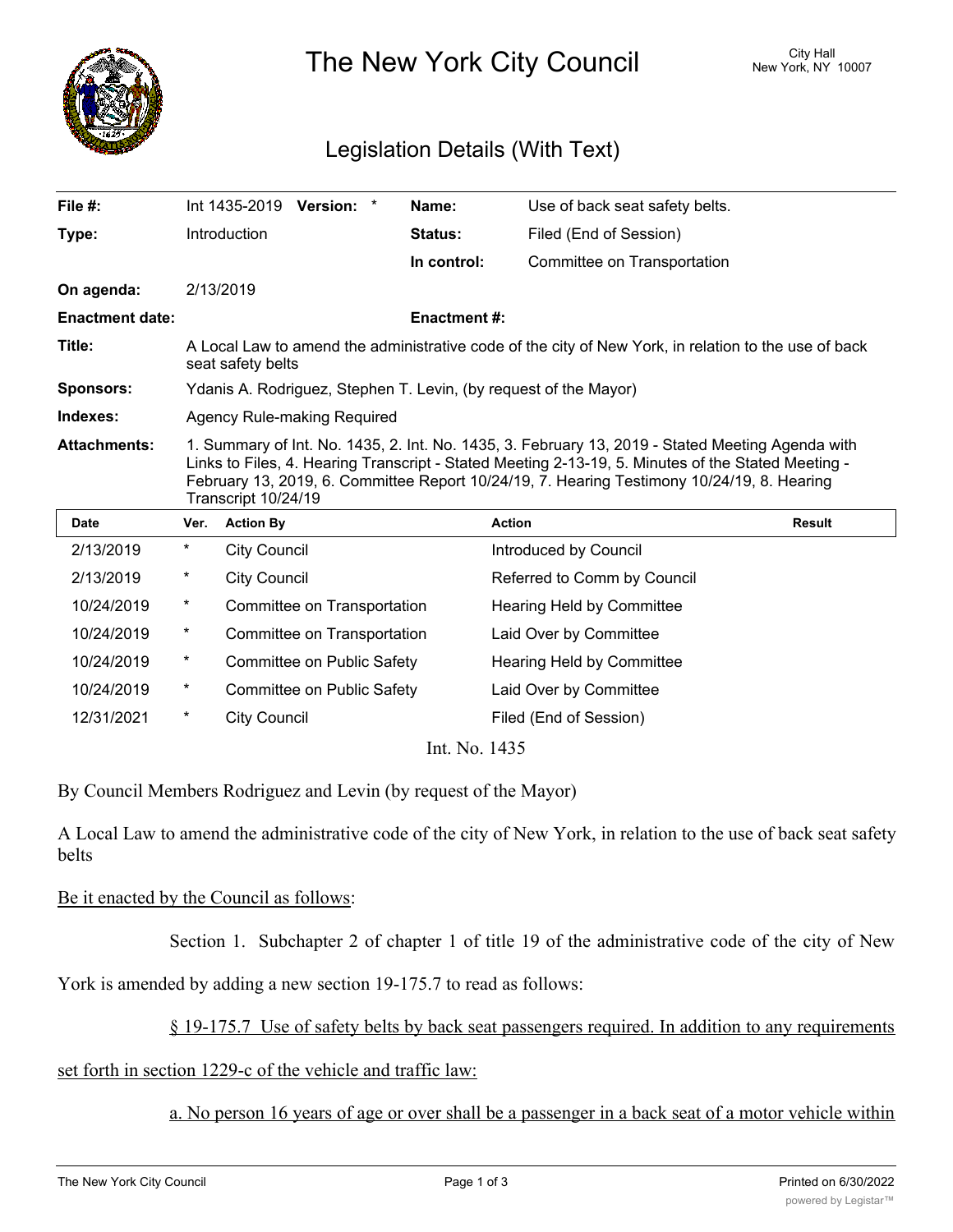the city of New York unless such person is restrained by a safety belt approved by the commissioner of the state department of transportation.

b. No person shall operate a motor vehicle within the city of New York unless every passenger in the back seat who is 16 years of age or over is restrained by a safety belt approved by the commissioner of the state department of transportation.

c. The requirements of this section shall not apply to buses, school buses, as such term is defined in section 142 of the vehicle and traffic law, or authorized emergency vehicles, as such term is defined in section 101 of the vehicle and traffic law.

d. The requirements of this section shall not apply to a passenger with a physically disabling condition whose physical disability would prevent appropriate restraint in a safety belt; provided, however, that such condition is duly certified by a physician who shall state the nature of the disability, as well as the reason such restraint is inappropriate.

e. The requirements of subdivision b of this section shall not apply to drivers operating vehicles which they have been licensed to operate by the taxi and limousine commission while they are transporting passengers for hire pursuant to such licensure.

f. Any passenger 16 years of age or over or any operator of a motor vehicle who violates the provisions of this section shall be guilty of a traffic infraction and upon conviction thereof shall be liable for a fine of not more than \$50. Such traffic infraction may be adjudicated by an administrative tribunal authorized under article 2-A of the vehicle and traffic law.

g. In any proceeding alleging a violation of subdivision a of this section by a passenger in the back seat of a taxi or livery vehicle, it shall be an affirmative defense that such taxi or livery vehicle was in violation of subdivision 4-b of section 383 of the vehicle and traffic law, requiring the installation, in a taxi or livery vehicle, of a back seat safety belt that is visible, accessible and maintained in good working order.

§ 2. This local law takes effect 180 days after it becomes law, except that the department shall